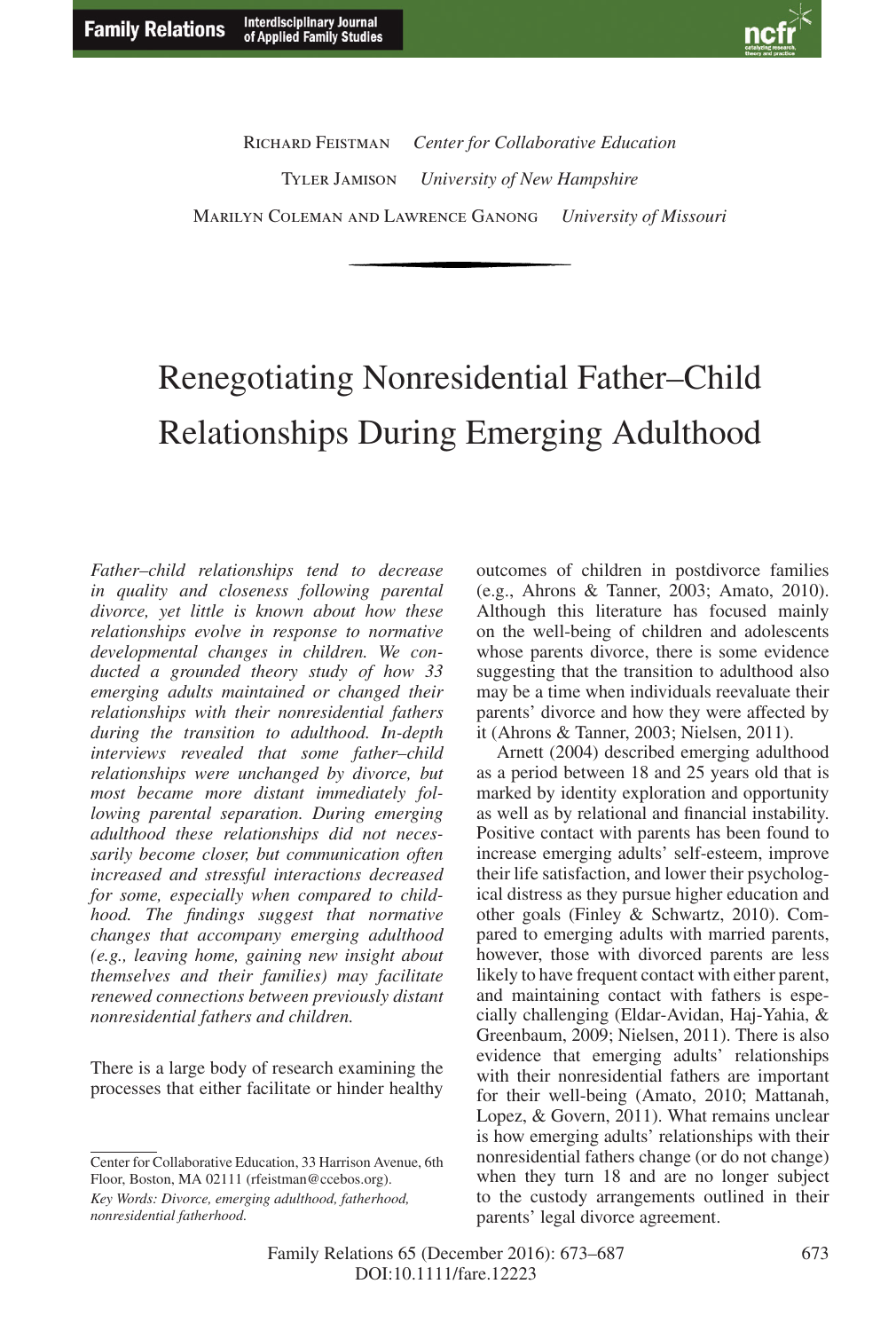## **BACKGROUND**

## *Emerging Adults with Divorced Parents*

Each year nearly 1 million children experience parental divorce, and more than 25% of freshman in American colleges report that their parents are no longer married to each other (Pryor, Hurtado, DeAngelo, Blake, & Tran, 2009). Research has focused primarily on the short-term effects of marital dissolution on children and adolescents (Ahrons, 2007). However, widespread social concern about the well-being of children in postdivorce families led researchers to conduct several longitudinal studies addressing divorce-related outcomes over time (most notably Ahrons & Tanner, 2003; Hetherington, 1992; Wallerstein, 1991). Although these longitudinal studies varied widely both in their methods and in their findings, one of the key general findings was that divorce affects children differently depending on their age at the time of divorce. With respect to adulthood, all three studies found that the long-term impact of parental divorce varied depending on family context (e.g., level of conflict, parents' new partnerships). Ahrons and Tanner (2003) also found that adults' outcomes depended on normative developmental changes (e.g., shifting parental roles in adult children's lives). Although the acute stressors of divorce (e.g., adjusting to life in two households) may have long abated, the relationships between young adults and their parents remain important. For emerging adults, this typically takes the form of needing family support as they navigate new responsibilities and freedoms associated with adulthood while retaining some of the needs of adolescence such as parental emotional and financial support (Arnett, 2004).

The literature on emerging adult outcomes following parental divorce includes robust findings from both large quantitative surveys and rich qualitative investigations. Compared to emerging adults with married parents, individuals whose parents divorced during childhood are less likely to form and maintain romantic attachments (Cartwright, 2006; Kilmann, 2006; Weigel, 2007), have poorer mental health (Chase-Lansdale, Cherlin, & Kiernan, 1995), have more difficulty controlling their emotions and calming down in the face of acute stressors (Conway, Christensen, & Herlihy, 2003), have worse relationships with their parents (particularly daughters with fathers; Knox, Zusman,

& DeCuzzi, 2004; Nielsen, 2011), and have lower achievements in both school and work (Furstenberg & Kiernan, 2001). Despite the limitations of the studies on which these findings were based (i.e., the samples were composed primarily of Whites, females, and college students; for exceptions, see Chase-Landsdale et al., 1995; Furstenberg & Kiernan, 2001), there is strong evidence that emerging adults who experienced a parental divorce during their childhood are more likely to have social and academic problems than those whose parents were continuously married (Amato, 2010).

However, the assumption that divorce causes long-term distress in all families is misguided. The majority (75%–80%) of children whose parents divorce become healthy, well-functioning adults and have healthy relationships with their parents (Ahrons, 2007). Nearly one-third of emerging adults have reported that their parents' divorce had a positive effect on their families, whereas only 26% reported negative effects (Knox et al., 2004). Parental divorce can result in positive experiences despite the presence of divorce-related stressors, especially if the divorce reduces family conflict (Hetherington & Stanley-Hagan, 1999). Nonetheless, the varied outcomes of divorce for parent–child relationships and for individual well-being suggest that studies of relational processes are needed to shed light on how family members adapt to divorce transitions.

# *Parent–Child Contact*

Supportive contact between children and both of their parents has been linked to positive outcomes in postdivorce families (see Kelly, 2012). Establishing and maintaining parent–child contact after divorce, however, is influenced by many environmental and developmental factors (Kelly, 2012). Although parent–child contacts are legally established through family courts via physical custody arrangements (Fabricius, Sokol, Diaz, & Braver, 2012; Kelly, 2004), these arrangements tend to shift both formally and informally over time (Kelly, 2004). As children age, they may begin to exercise control over the amount of time they spend with parents. Children's control intensifies when they reach adulthood and no longer are bound by guidelines set forth in the divorce agreement (Lux, 2010). This shift from legal guidelines to interpersonal methods for maintaining parental contact is an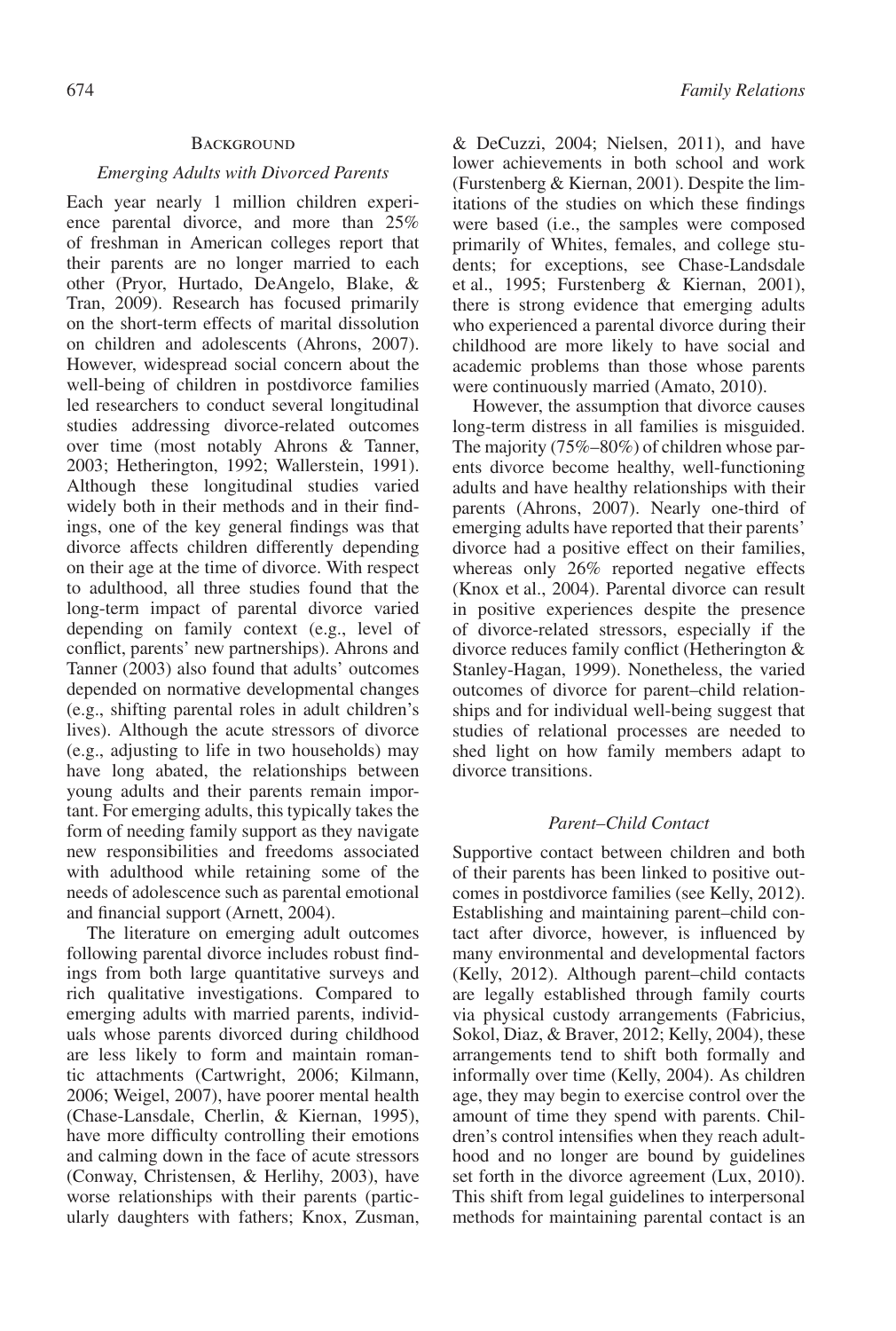important process because it has implications for whether emerging adults maintain contact with both parents, only one parent, or neither parent (Eldar-Avidan et al., 2009).

Nearly three-quarters of college students with divorced parents report that their mothers were their primary caretakers (Ferrante, Stolberg, Macie, & Williams, 2008). Fewer than 7% of children spend more than 25% of their time with their fathers after divorce (Kelly, 2012), and 23% of college students reported spending no time with their fathers after their parents divorced (Ferrante et al., 2008). Although the amount of nonresidential father–child contact has increased in the past three decades (Amato, Meyers, & Emery, 2009), the overall percentage of American children living primarily with their mothers has remained relatively stable (Kelly, 2007).

Despite legal, geographic, and interpersonal barriers, many nonresidential fathers maintain regular contact with their children (Kelly, 2012). Consistent father–child contact has been found to be important for younger children and for emerging adults (Leite & McKenry, 2002), yet nonresidential fathers often reduce the time and resources they provide to children following divorce (Furstenburg & Cherlin, 1991; Troilo & Coleman, 2008). Although some nonresident fathers fit the negative stereotype (see Grall, 2006), there are many who want to financially support and maintain contact with their children, and most have positive attitudes about sharing care for their children (Smyth & Weston, 2004).

Children of all ages (including emerging adults) generally desire greater contact with their nonresidential fathers (Fabricius, 2003: Finley & Schwartz, 2007), want to have more conversations with them (Nielsen, 2006), and wish for greater contact flexibility than they had when they were younger (Laumann-Billings & Emery, 2000). These desires are often offset, however, by the actions and opinions of their residential mothers. Most college students (70%–80%) whose parents divorced believed that their fathers wanted more time with them, but they also were cautious about fostering more contact because of their mothers' opposition (Fabricius, 2003; Fabricius & Hall, 2000). Adjusting parent–child relationships from parent superiority and influence to those in which mothers respect children's independence is a slow and gradual process (Arnett, 2004). Thus, a better understanding of nonresidential

father–child relationships requires investigation of the factors that contribute to contact during the transition to adulthood.

# **STUDY PURPOSE**

The purpose of this study is to explore the relationships between emerging adults and their nonresidential fathers during the transition to adulthood. Supportive contact from fathers may protect emerging adults from common developmental stressors (Fabricius, 2003). For example, supportive contact predicts success in college (Fabricius, Braver, & Deneau, 2003; Menning, 2006). However, little is known about whether and how emerging adults gain agency in shaping the postdivorce father–child relationship from childhood through the transition to adulthood. Thus, we used grounded theory methods to answer the central question: How (if at all) do emerging adults perceive that their relationships with their nonresidential fathers have changed during the transition from childhood to adulthood?

#### **METHOD**

Grounded theory methods (GTMs) are a systematic, qualitative approach to understanding social processes. They are particularly appropriate when processes have seldom been investigated. GTMs are flexible approaches to collecting and analyzing under-investigated phenomena, such as the perspectives of emerging adults on postdivorce family life and the specific processes associated with parent–child relationship maintenance. GTMs provide a set of tools for investigating the intra- and interpersonal processes that shape father–child relationships following divorce.

# *Sample*

Study participants were recruited from a large Midwestern university through e-mail advertisements, listservs, announcements in classes, and by word of mouth. Respondents to these ads completed a screening interview via e-mail, which was used to establish eligibility for the study and to identify subsets of the sample for more focused analysis. The screening form included demographics, questions about roughly how much time the respondent had lived with each parent following divorce (*<25%*, *50%*,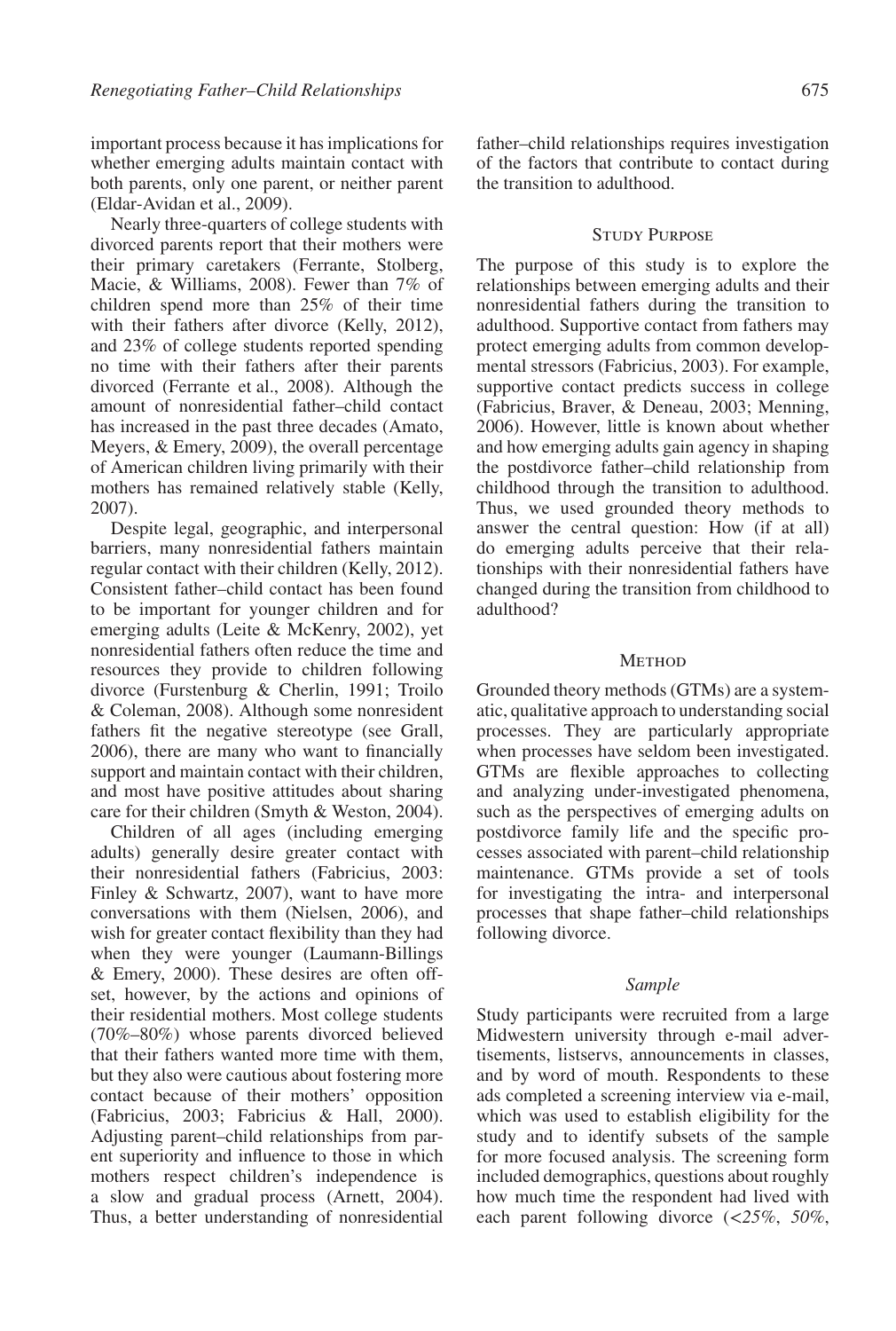|               | Type of<br>Relationship | Gender      | Age | Age at<br>Divorce | Percentage of Time<br>Lived with Father | Relationship<br>with father | Remarriage |
|---------------|-------------------------|-------------|-----|-------------------|-----------------------------------------|-----------------------------|------------|
| Name          |                         |             |     |                   |                                         |                             |            |
| David         | Stable $(-)$            | $\mathbf M$ | 21  | 3                 | 25% or less                             | Good                        | Both       |
| Veronica      | Stable $(-)$            | W           | 18  | 17                | 25% or less                             | Poor                        | Neither    |
| Ann           | Stable $(+)$            | W           | 20  | 18                | 25% or less                             | Excellent                   | Neither    |
| <b>Brooke</b> | Stable $(+)$            | W           | 21  | $\overline{4}$    | 25% or less                             | Good                        | Both       |
| Eva           | Stable $(+)$            | W           | 19  | 5                 | 25% or less                             | Excellent                   | Both       |
| Ingram        | Stable $(+)$            | W           | 21  | $\mathfrak{2}$    | 25% or less                             | Good                        | Both       |
| James         | Stable $(+)$            | M           | 20  | $\mathbf{1}$      | 25% or less                             | Excellent                   | Mother     |
| Kristen       | Stable $(+)$            | W           | 20  | 7                 | 25% or less                             | Good                        | Both       |
| Rebecca       | Stable $(+)$            | W           | 20  | 18                | Nearly 100%                             | Good                        | Neither    |
| Yvonne        | Stable $(+)$            | W           | 19  | 9                 | About 50%                               | Good                        | Neither    |
| Jen           | Changed (W)             | W           | 21  | $\overline{4}$    | $25\%$ or less                          | Good                        | Both       |
| Sam           | Changed (W)             | $\mathbf M$ | 22  | 16                | About 75%                               | Good                        | Mother     |
| Abby          | Changed (W,I)           | W           | 21  | $\mathfrak{2}$    | 25% or less                             | Fair                        | Father     |
| Amy           | Changed (W,I)           | W           | 20  | 9                 | 25% or less                             | Good                        | Both       |
| Cynthia       | Changed (W,I)           | W           | 18  | 12                | 25% or less                             | Poor                        | Neither    |
| Dianne        | Changed (W,I)           | W           | 23  | 9                 |                                         |                             | Both       |
| Fiona         | Changed (W,I)           | W           | 19  | $\overline{2}$    | 25% or less                             | Excellent                   | Both       |
| Gloria        | Changed (W,I)           | W           | 23  | 10                | 25% or less                             | Good                        | Neither    |
| Gwen          | Changed (W,I)           | W           | 21  | 12                | 25% or less                             | Excellent                   | Father     |
| Hilary        | Changed (W,I)           | W           | 21  | 3                 | 25% or less                             | Good                        | Mother     |
| Julia         | Changed (W,I)           | W           | 18  | 5                 | 25% or less                             | Good                        | Both       |
| Liam          | Changed (W,I)           | M           | 22  | 13                | about 50%                               | Excellent                   | Father     |
| Lucy          | Changed (W,I)           | W           | 19  | 5                 | 25% or less                             | Excellent                   | Mother     |
| Louis         | Changed (W,I)           | $\mathbf M$ | 19  | 17                | 25% or less                             | Good                        | Neither    |
| Marie         | Changed (W,I)           | W           | 20  | $\overline{c}$    | 25% or less                             | Fair                        | Both       |
| Natalie       | Changed (W,I)           | W           | 21  | 5                 | $25\%$ or less                          | Fair                        | Both       |
| Penny         | Changed (W,I)           | W           | 21  | 17                | 25% or less                             | Good                        | Neither    |
| Robert        | Changed (W,I)           | $\mathbf M$ | 19  | 17                | About 50%                               | Good                        | Father     |
| Susan         | Changed (W,I)           | W           | 20  | 8                 | 25% or less                             | Good                        | Neither    |
| Sylvester     | Changed (W,I)           | M           | 20  | 14                | About 50%                               | Excellent                   | Both       |
| Thomas        | Changed (W,I)           | $\mathbf M$ | 20  | $\mathbf{1}$      | 25% or less                             | Fair                        | Father     |
| Valerie       | Changed (W,I)           | W           | 19  | 6                 | 25% or less                             | Excellent                   | Neither    |
| Zack          | Changed (W,I)           | M           | 19  | 17                | 25% or less                             | Excellent                   | Mother     |

Table 1*. Key Characteristics of Participants (*N =*33)*

*Note*. Stable (+) = always positive, stable (-) = always negative, changed (W) = worsened, changed (W,I) = worsened, then improved;  $M =$ man,  $W =$ woman. "Remarriage" refers to remarriage status of parents.

*75%*, and *nearly 100%*), and the quality of his or her current relationships with each parent (response options were *excellent*, *good*, *fair*, and *poor*).

A total of 9 men and 24 women met eligibility criteria; they were emerging adults between 18 and 25 years of age whose parents divorced before they were 18 and who indicated that they spent 50% or less of their time living with their nonresidential father from the time of the divorce to the age 18. At the time of participation in the present study, they ranged from 18 to 23 years of age  $(M = 20.2)$ , and nearly all  $(n = 31)$ 

were White and had completed at least some college. Thirteen had two parents who had remarried, five had a remarried father but unmarried mother, and five had a remarried mother but unmarried father; neither parent of the remaining 10 participants had remarried. Following the divorce, most participants reported spending the rest of the childhood living at least 75% of the time with their mothers; only six reported seeing their fathers more than 25% of the time after divorce (see Table 1 for a detailed description of each participant). Pseudonyms were used to protect identities.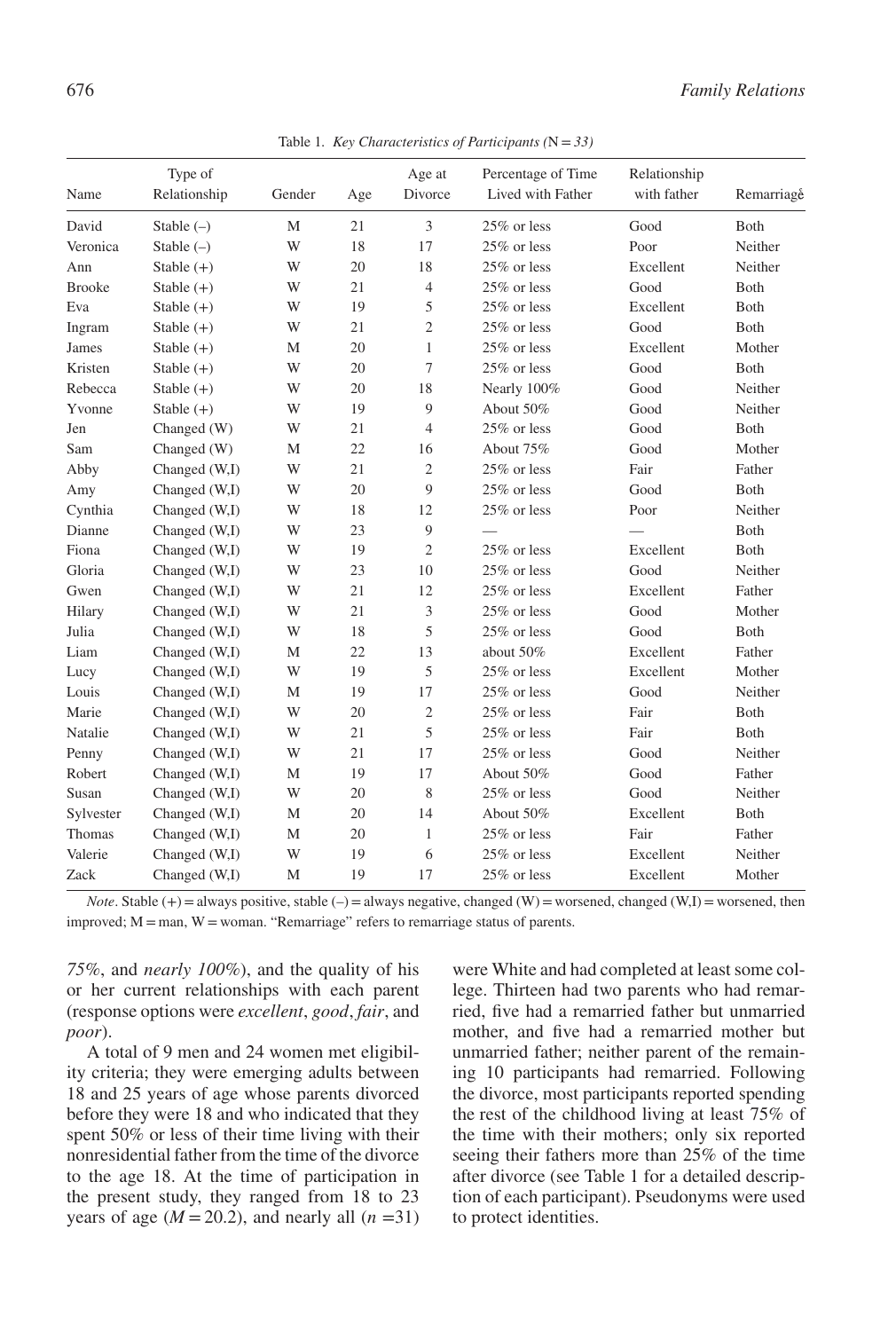| Themes and Categories                            | In Vivo Codes                                                 |  |  |  |
|--------------------------------------------------|---------------------------------------------------------------|--|--|--|
| <b>Consistent Relationships</b>                  |                                                               |  |  |  |
| Always close to fathers                          | Always had a good relationship with [Dad] (Yvonne)            |  |  |  |
| Close proximity to fathers                       | We only lived 8 minutes apart (Yvonne)                        |  |  |  |
| Open access to father's home                     | We pretty much [could] go right back and forth (Ann)          |  |  |  |
| Fathers continuously engaged                     | He called a lot of times (Brooke); [Dad] will text me (Eva)   |  |  |  |
| Lack of enmity between parents                   | [Mom] didn't bash [Dad], and he didn't bash her (Rebecca)     |  |  |  |
| Never close to fathers                           | We never connected on a basic level (Veronica)                |  |  |  |
| Long gaps in contact                             | I haven't seen him in a couple of years (David)               |  |  |  |
| Stressed by parents                              | [My parents] have always been very volatile (Veronica)        |  |  |  |
| Open to improvement                              | It could get better in the future (David)                     |  |  |  |
| Relationship with Father Changed                 |                                                               |  |  |  |
| Worsened following divorce                       | Getting distant (Gwen); Periods of no contact (Marie)         |  |  |  |
| Sense of loss                                    | I was reminded that he wasn't there (Natalie)                 |  |  |  |
| Awkwardness and discomfort around fathers        | We had to sleep on blow up mattresses (Liam)                  |  |  |  |
| Ongoing conflict between parents                 | Big blow outs (Lucy); I felt really torn (Dianne)             |  |  |  |
| Mothers had tarnished their fathers' image       | A lot of things being put in my head (Dianne)                 |  |  |  |
| Improved relationships during emerging adulthood | [Our relationship] has gotten better as time goes on (Gwen)   |  |  |  |
| Dad changed                                      | [Dad] is definitely trying harder (Gloria)                    |  |  |  |
| Calls more                                       | I have a lot of missed calls from [Dad] and messages (Gloria) |  |  |  |
| Financially supportive                           | Lately when I need something, I can call him (Cynthia)        |  |  |  |
| Treats me as an adult                            | It seems like we're the same age now (Marie)                  |  |  |  |
| Participant changed                              | Time, maturity, getting over myself (Abby)                    |  |  |  |
| Perceived changes in their own maturity          | [Now] I understand where he's coming from more (Gwen)         |  |  |  |
| Lowered their expectations of fathers            | Learned not to expect things of him (Hilary)                  |  |  |  |
| Developing a sense of obligation                 | I still need to [visit him], he's my father (Thomas)          |  |  |  |
| Taking charge of communication                   | You guys can figure that out. Don't ask me about it (Lucy)    |  |  |  |
|                                                  |                                                               |  |  |  |

Table 2*. Complete Themes, Categories, and In Vivo Codes*

## *Procedure*

Digitally recorded interviews were conducted in a university office. Interviews began with a genogram that identified all members of the emerging adult's family including parents, present and past partners of parents, siblings, stepsiblings, and anyone else participants wanted to include. Interviews followed a standard protocol, but questions were open ended and participants were prompted to expand on their responses throughout the interview. This flexible interviewing technique is common in grounded theory methods to elicit rich responses (Corbin & Strauss, 2008). Interviews progressed chronologically, beginning with the parents' divorce and asking about nonresidential father–child contact over time. Participants were also asked questions about relationships with their mothers to better understand the context of nonresidential father–child relationships. After conducting several interviews, we conducted follow-up interviews with eight participants to clarify their responses or expand on emerging themes. Saturation was reached when new interviews no longer resulted in the creation of new codes and did not change the emerging themes from the study (Roy, Zvonkovic, Goldberg, Sharp, & LaRossa, 2015). The 60–90 minute interviews were transcribed verbatim. A \$10 gift card was given to participants.

## *Data Analysis*

Grounded theory uses an inductive approach in which meanings and understandings come directly from the data (Corbin & Strauss, 2008). We used constant comparison techniques to derive codes and concepts from the data and compare them to previously developed themes and ideas. Using constant comparison techniques allowed us to move beyond description and toward building a theoretical explanation for the phenomenon of interest (Corbin & Strauss, 2008).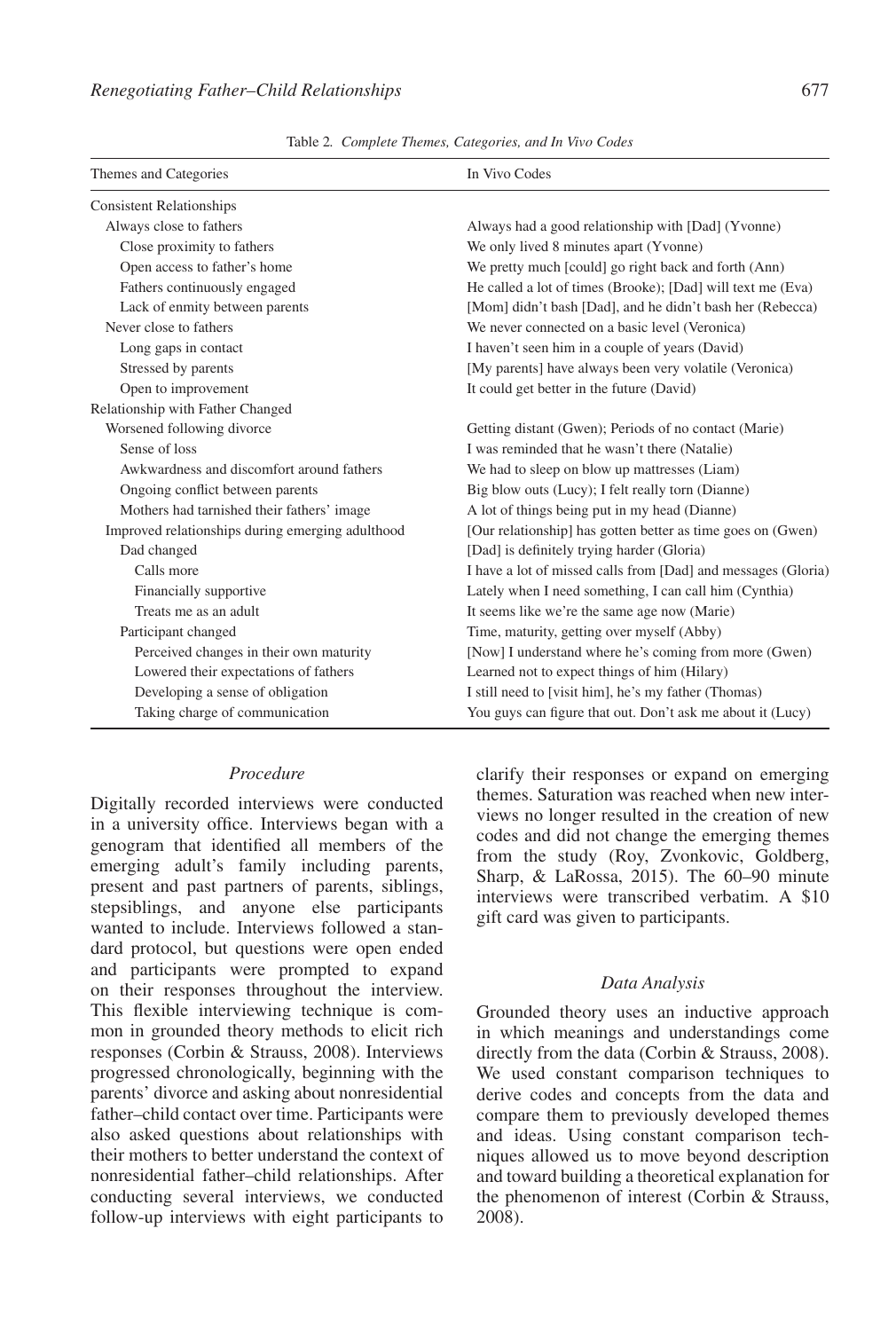We used open coding (i.e., analyzing each line of text) to yield a set of categories that represented how emerging adults defined and explained their relationships with their nonresidential fathers. Some of these categories became the basis for the results (e.g., always close; improved relationships during emerging adulthood), but others were trimmed for the sake of parsimony or subsumed under broader themes (e.g., financially supportive).

After deconstructing the data during open coding, we looked for relations among codes to generate broader themes (e.g., changed relationships). We created detailed tables (available on request) that helped organize the codes, participant quotes, and broader themes. These tables were used as analytical and organizational tools, which helped us to identify patterns and groupings of participants. Throughout the coding process, we wrote theoretical memos (i.e., a written record of analysis; Corbin & Strauss, 2008) to formulate and refine themes and theoretical insights. All memos and codes were shared during weekly meetings with members of the research team—which comprised two professors and two doctoral students—to triangulate the data and confirm the validity of the themes as they developed (see Table 2 for codes).

The final stage of data analysis, theory elaboration, was completed through additional memo writing and using the table to compare subgroups in the sample. Data elaboration involves systematically working through the emerging findings to identify gaps or inconsistencies (Corbin & Strauss, 2008). When problems arose, we returned to the raw data, memos, and analytical tables to adjust and reorganize the ideas.

# **RESULTS**

We found that most father–child relationships were strained immediately after the divorce, but increased independence and the development of greater empathy during emerging adulthood provided an opportunity for continued or, in some cases, renewed (e.g., greater support, less conflict) connection between nonresidential fathers and their children. These changes unfolded depending on (a) parent–child interactions during the transition to adulthood and (b) emerging adults' perceptions of themselves and their fathers. In our sample, 10 participants perceived that their relationships with their fathers were relatively consistent following parental divorce; the remaining 23 perceived that a notable change occurred during emerging adulthood.

# *Consistent Relationships*

For a minority of emerging adults  $(n=10)$ , parental divorce did not change the father–child relationships in any perceptible way; we labeled these "consistent relationships." Most consistent relationships were positive  $(n=8)$ ; children had strong bonds with their fathers that were not strained by parental separation. For example, Rebecca stated, "The divorce hasn't made … me and my dad closer. Things have changed, but for the most part our relationship hasn't changed." About the divorce experience, she explained: "Didn't really affect me that much. I wasn't sad, crying, depressed, and all of that." Yvonne thought that she might be an exception, not believing that others would have such positive relationships with parents who are no longer married to each other: "I've always had a good relationship with  $[my \text{ dad}]$ .... We just get along really well. . . . I know most people wouldn't be like that, but I felt that [our relationship] was the same [after the divorce]." However, her experiences were not as unique as she thought, given that nearly one-quarter of participants reported always having good relationships with their fathers.

Consistently positive relationships seemed to occur when participants had (a) close proximity to fathers and open access to his home, (b) fathers who were consistently engaged with them, and (c) a lack of enmity between parents. Having both parents' houses in close proximity allowed for frequent contact; four felt they could see their fathers whenever they wished given the close proximity, and all eight with consistently positive relationships commented that they enjoyed spending time at their fathers' homes. The fathers of these participants made efforts to remain in frequent contact by calling their children often and routinely following through on opportunities to spend time with their children. Although in-person contact ranged from occasional outings to weekly overnight visits, a common theme among this group was the belief that their fathers cared about them and that they could trust their fathers to be around in the future.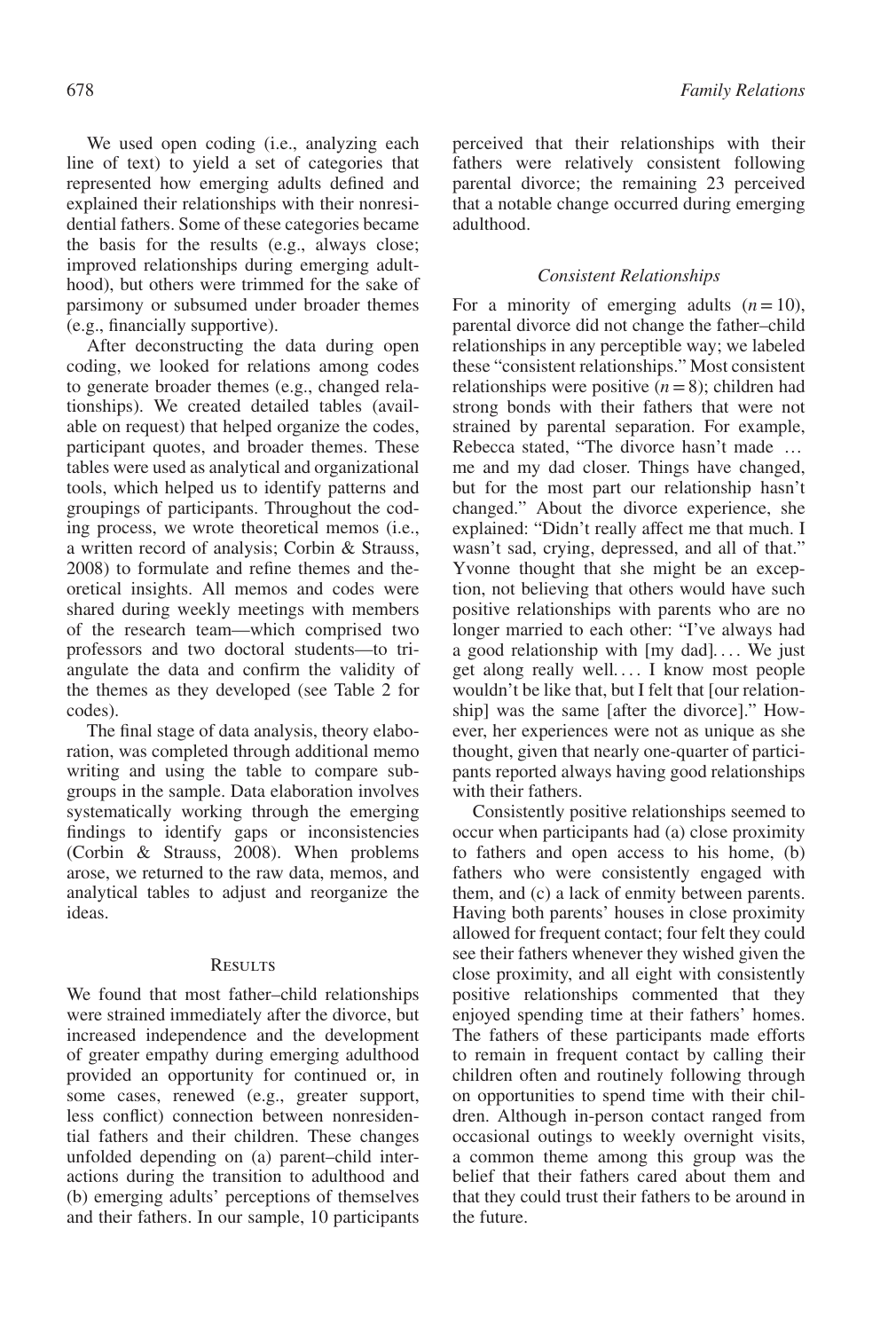The eight who always had good relationships with their fathers said their parents rarely, if ever, fought in front of them or criticized each other. For example, Rebecca said, "[Mom] didn't bash [Dad], and he didn't bash her. [They] just went their separate ways." These individuals also perceived that their parents were working together as coparents: "They didn't talk about each other negatively to us, and they communicated with each other about what was going on with us" (Kristen). When parents made decisions across households and kept children out of their conflict, the divorce experience was less traumatic and relationships with both parents were positive.

Two individuals reported that their relationships with their fathers had been consistently bad. Both had predivorce family histories involving their paternal substance abuse. Veronica was blunt in describing the negative perception she held of her father: "I hated him, he never understood [me], never was there for me. . . . We never connected on a basic level." In contrast, rather than antipathy, David described an emotionally distant relationship with his father in which they did not "talk about a lot of personal things." David also reported that he had not seen his father in years, despite having opportunities to do so. "It just seems like whenever I am gonna take a trip [to his dad's house], I always end up going somewhere with my friends." Both David and Veronica reported long gaps in contact with their fathers. They indicated that when their fathers were in their lives, interacting with them was often stressful. Veronica also reported feeling stressed by her parents' interactions before the divorce, largely because they had "always been very volatile" and would "blow up" and be "angry with each other."

Despite their negative comments, both David and Veronica were open to future improvements in their relationships with their fathers. Neither saw this as likely to happen soon, but David said, "It could get better in the future … [but my dad and I have] both kind of accepted where [the relationship] is right now." Veronica expressed similar sentiment when she stated, "He's my dad, and I hope one day that we could have a relationship. I know that today is not that day, but maybe one day."

# *Changed Relationships*

Twenty-three participants perceived that their relationships with their fathers had changed

since their parents divorced. In most cases, they experienced a period of disengagement with their fathers following the divorce. They described this as "getting distant" (Gwen), "not talking" (Cynthia, Natalie, and Abby), or "periods of no contact" (Marie). For these young people, living away from their fathers meant feeling less connected and experiencing more stressful interactions with them. Several things contributed to disengagement, including reduced contact, feelings of discomfort during visitation, and coparental conflict.

*Feelings of Loss and Discomfort.* Two-thirds (*n*=22) of our sample reported feelings of loss and discomfort immediately following the divorce. Liam said, "[Dad moving out] looked like 'I'm leaving you, I'm abandoning you.'" Natalie felt this loss more acutely when she was around other families: "I was happy until something as silly as seeing a dad and his daughter playing catch; [the divorce] didn't bother me until I was reminded that he wasn't there." Most fathers lived close by, but for those farther away, distance reinforced the sense of loss. For example, Amy said, "My dad moved [400 miles away] when I was in sixth grade. That was hard. I think my brother and I felt a little bit abandoned. I was just frustrated … that he wasn't around when I wanted him to be."

Although they missed their fathers, early visits with them were often unpleasant or awkward in that those visits often were imbued with feelings of discomfort rather than alleviating feelings of loss. Several felt that their fathers' new homes were not inviting because they lacked space or comfortable accommodations for them. Liam said, "We had to sleep on blow-up mattresses." Natalie felt out of place at her father's house because "it wasn't a kid-friendly house; they had fancy furniture that you couldn't sit on and fancy bedspreads. No toys or anything." Valarie also had negative memories of her father's new residence, in part because she did not have her own bedroom, but more generally she said, "It was annoying packing to go to my dad's every weekend.... I definitely called my mom's house 'home,' and I called my dad's house 'my dad's house.'"

Overall, most considered their mothers' households as home and their fathers' homes as places they visited. Abby stopped visiting her dad as a teenager because, as she put it, "I lived with my mom, all my stuff was there, [and my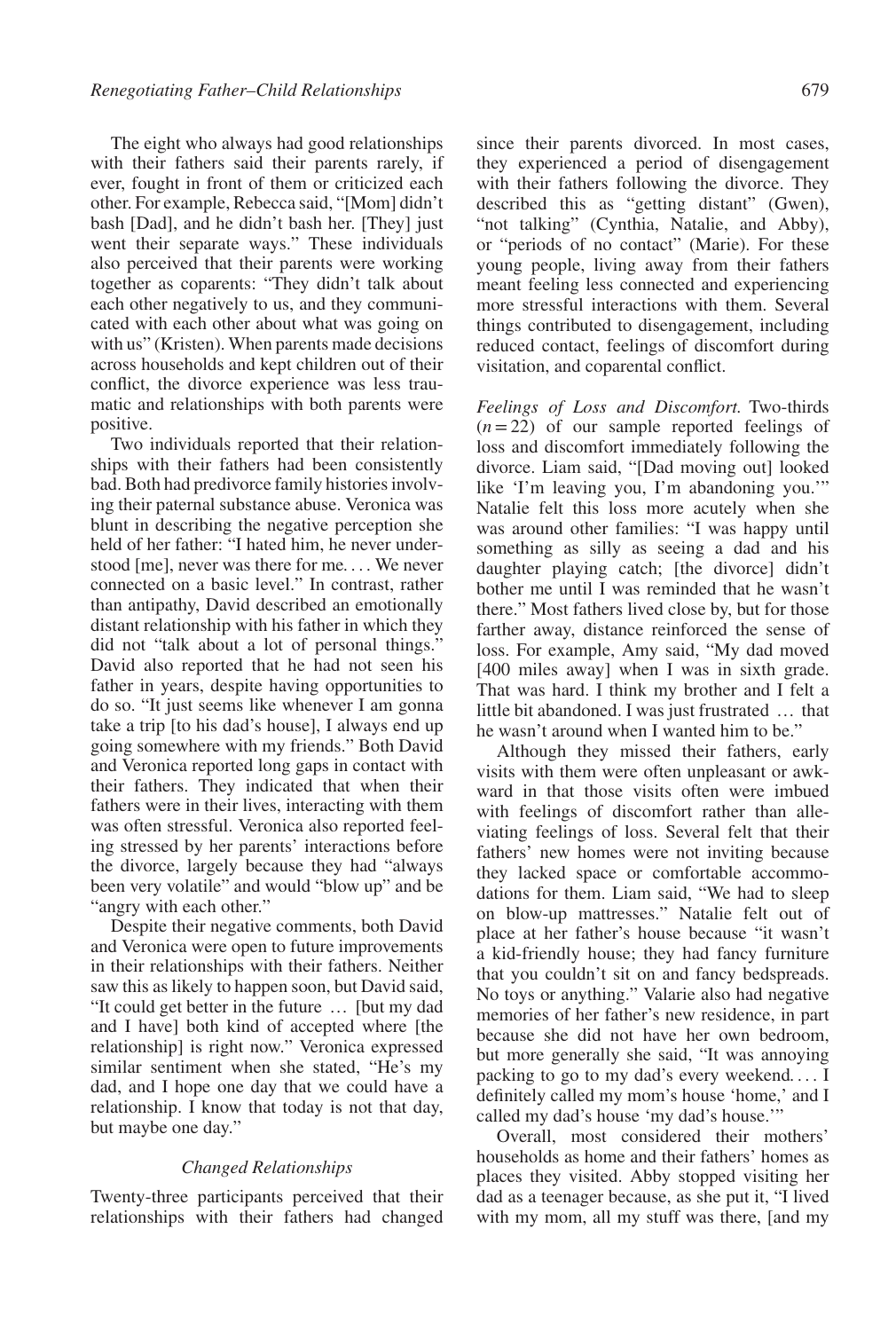mom] took care of us." Similarly, Zack summed up his preference for his mother's house as a matter of comfort: "My mom's house, I liked being there more.... It's just because I had all the things I consider mine, this is my space, it was my home."

Fathers' new partners also created discomfort for about half of the sample. Julia was annoyed that she had to interact with a new girlfriend each time she visited her father: "[Dad's girlfriends were] weird and annoying, especially when I was younger. I'd go over there, and I'd be used to one girl for a weekend, and then the next weekend it was somebody different." Fiona remembered not wanting to share her father with his girlfriend and thinking, "He's ours. Back off!" Abby reported, "I just felt he was selfish and always worrying about girls and not his kids, so I didn't talk to him that much [and consequently], over the years, I grew apart from him." These tensions continued when fathers remarried. Opinions of stepmothers ranged from being "apprehensive" (Amy) to thinking that they "didn't want me [at their house]" (Jen). Stepmothers were not always viewed negatively, but these emerging adults commonly reported that their stepmothers (or their father's girlfriends) contributed to feelings of discomfort when around their fathers, especially in the years immediately following the divorce.

*Coparental Conflict.* Ongoing parental conflict, especially parents "bad-mouthing" (Zack) each other, having "big blowouts" (Lucy), and "yelling and hanging up on each other" (Julia) made interactions with both parents unpleasant. Just under half of participants who said their relationships with their fathers changed after the divorce  $(n = 10)$  mentioned contentious relationships between parents as a contributing factor to problems with their dads. Dianne remembered being confused and distressed by these conflicts:

[After the divorce] was awful.... You have Dad telling you something about Mom. Mom's telling you something about Dad. Grandma's telling you something about Dad. Who do I believe? I'm here with this [parent] and so I don't want to think poorly of them, and then with [the other parent] you don't want to think poorly of them. So I felt really torn the whole time. I remember crying a lot about it because I didn't know what to do.

Being put in the middle of parental conflicts was particularly problematic. Participants reported that they "had to be the communicators" (Gloria) and the one "mediating between Mom and Dad" (Gwen). They described it as "annoying" (Julia) and "hated it" (Robert) when it happened. Gwen concluded, "I think they could definitely do a better job with keeping their fights to themselves and not lash them out onto the kids. They could have done a better job with that."

Reflecting on their childhood experiences, several emerging adults felt that their mothers had undermined their relationships with their fathers. Dianne explained:

[My relationship with my dad] was tested because when I lived at home with just my mother, especially right after she left my dad, there was a time that brainwashing [was] occurring. I lived with my grandmother too, and she didn't like my dad until the day she died. So there was a lot of things being put in my head that weren't necessarily true.

For three women who perceived that their relationships with fathers changed, their mothers labeled their fathers as alcoholics. Being kept away from their fathers was presented as a matter of safety, and it was not until they were older that their mothers allowed them to visit their fathers. Although Abby did not think her mom actively restricted her relationship with her father, she recognized that she did not facilitate it either: "I don't think she helped [my relationship with my dad]. Maybe she hindered it in a way. [Mom] would be like, 'Oh my God, your dad ... "

Feelings of loss and discomfort often lasted for years during childhood. Fathers' remarriages and ongoing parental conflict exacerbated the problems between nonresidential fathers and their children. Only when participants reached late adolescence or left for college did they perceive that their relationships changed again, offering new opportunities for connection.

*Improved Relationships.* Nearly all participants  $(n=21)$  perceived that their relationships with their fathers had improved in the few years before the interview. Although they did not necessarily describe the relationships as closer, communication increased and stressful interactions with fathers decreased, especially when compared to childhood. Sometimes they reported that their fathers had changed—specifically, that they talked to them more frequently  $(n=10)$ , provided more financial assistance  $(n=9)$ , or started treating them as adults (e.g., supporting their school or career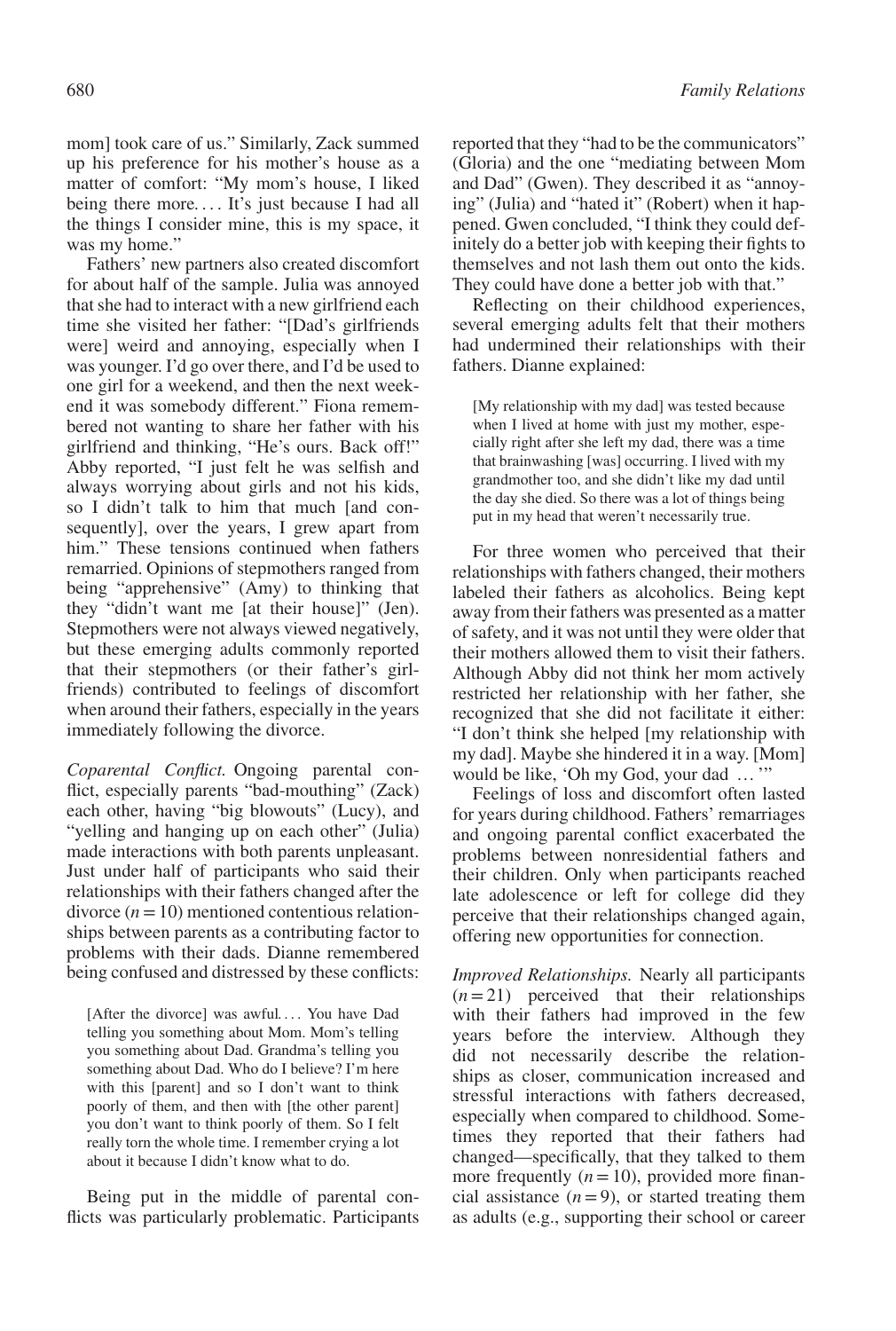decisions;  $n = 10$ ). However, they also reported changes in themselves that they felt improved their relationships. In particular, they (a) perceived changes in their own maturity  $(n=4)$ , (b) lowered their expectations of their fathers  $(n=12)$ , (c) took more responsibility for the relationship  $(n=7)$ , and (d) actively controlled interactions with parents (e.g., refusing to mediate their conversations;  $n = 10$ ). Perceived changes in fathers were viewed as positively influencing the relationship, and participants' perceived changes within themselves during emerging adulthood helped them to have greater empathy toward their fathers.

With respect to perceived changes in fathers, many participants reported that their fathers initiated more contact with them after they left their mothers' homes. Abby's parents divorced when she was 2 years old and contact with her father became less frequent during her adolescence. Once she entered college, however, her father started calling her more often and inviting her to dinner. "It's mainly [Dad] that makes more of an effort than I do because he invites me, and so I go. . . . That's why we're still in contact, probably because of him mostly, rather than me" (Abby).

Cynthia was 12 years old when her parents divorced, and she reported little contact with her father in the years immediately following. Like Abby, her father had recently started calling more. His increased communication started with an apology for how hard the divorce had been for the family. "[My parents] did a lot of things that were wrong," she explained, but he was "the only one that apologized," and since that apology her father had continued to call and reiterate to her how much he cared about her. "[Dad] left a message on my phone saying that if I ever need to talk or anything [he'll] be there, and [he wanted me] to know that no matter what, he always loved me, and he'll always be proud [of me]." Gloria's father also started calling more often with messages concerning how much he cared about her. She said that she "had a lot of missed calls from [her dad] and a lot of 'I love you' messages, which [her siblings and her] did not hear that often from him" during their childhoods. She continued, "That's a new thing; he's definitely trying harder."

The increased frequency of phone calls often occurred during the transition from high school to college. These calls were used as an opportunity for fathers to learn about their maturing children. Susan felt her father "got to know [her] more" during this time and perceived that he now "realized who [she] was, which he probably didn't know before." Dianne reported how simple conversations with her father about daily life during her freshman year at college were a time of reconnection. "Our conversations [freshman year] would be for an hour sometimes, just telling [my dad] everything I did that day. So I'd consider that a turning point because that was definitely a reconnection time. I needed that support" (Dianne).

Along with several others, Dianne also appreciated her newfound financial support from her father. She reported that her father had never paid the full amount of his child support during her childhood, but he was now helping "pay for half of my housing," as well as providing additional money she could use to have a social life. Cynthia similarly reported that, unlike when she was younger, her father had become financially available: "Lately when I need something, I can call him." Marie believed that her father's recent financial support was intended to help rebuild their relationship:

It seems like he's trying to reach out and build a relationship. [Dad] said, "I couldn't be there for you when you were little, but I'll financially support you now." If I call him and say I need money, [then] it's no questions asked; [the money is] given to me. [He gives] little extras all the time, and he's giving me his car now. He was never like that when I was little. He was thousands upon thousands of dollars behind in child support for a while. . . . [Now] he's offering [to pay for] next semester's [tuition].

Amy was one of the exceptions who reported having a father who had consistently been financially supportive: "My dad is a huge financial support for my family.... He pays for my college and my rent and all of that, so I talk to him a lot about that." Consistent financial support was rare, so many in our sample viewed their fathers' financial contributions as a positive change from what they experienced during childhood.

Although more subtle than the other changes, participants mentioned that their fathers treated them more like adults. For example, Marie felt that her father now saw her more as a peer than a child, and offered this example: "He couldn't talk about going to parties or drinking with me [when I was younger], and now he can." She continued, "We're a lot closer now than we used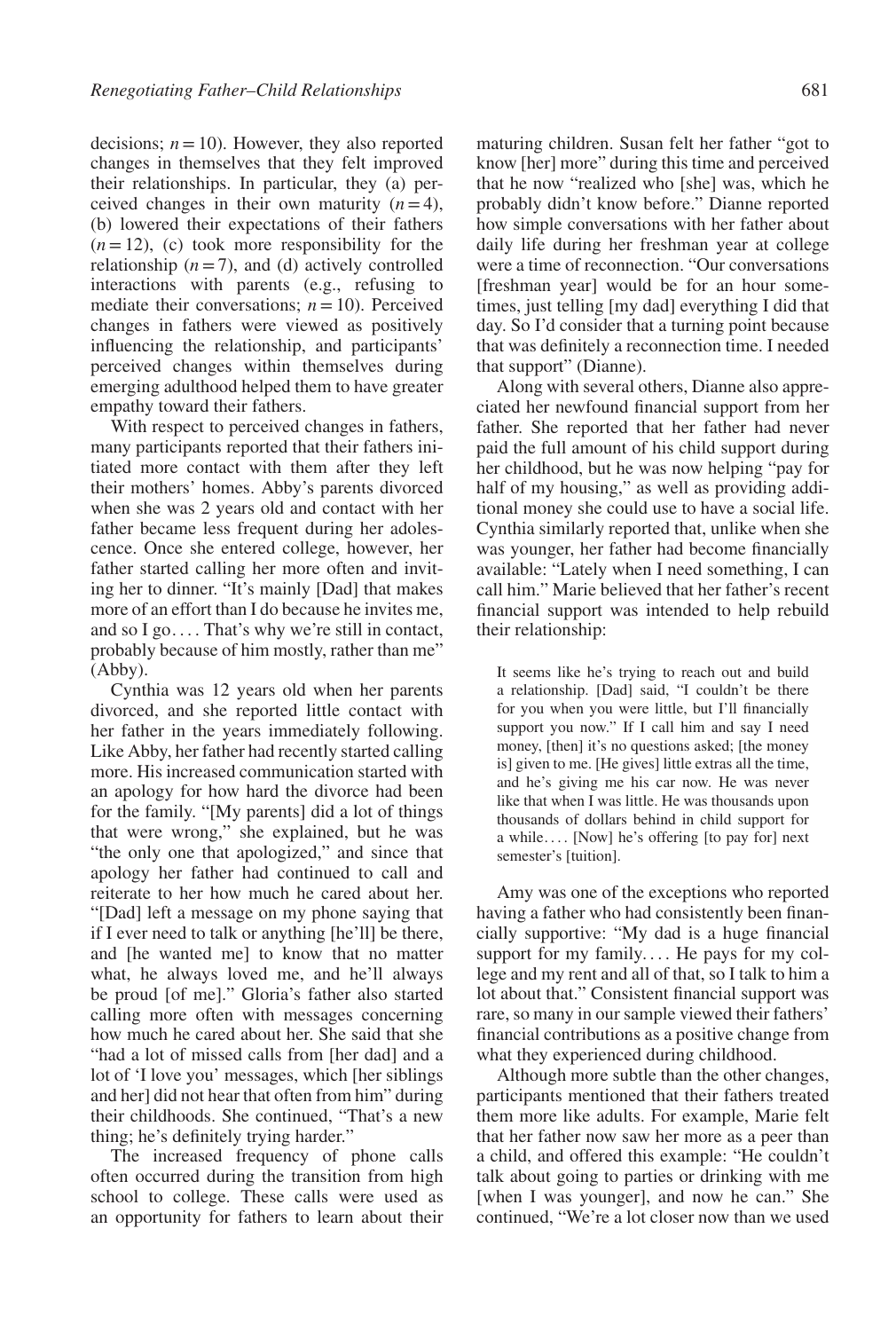to be because it seems like we're the same age now." Zack also perceived that his father had begun treating him "as an adult." Abby preferred this supportive but autonomous relationship as well, stating that her dad was "more [a] friend than a parent; … Mom is always lecturing me, [but Dad] doesn't really tell me what to do, ... [we're] like friend-acquaintances."

A component of being treated as an adult was the feeling that fathers supported school and career decisions; respondents expressed appreciation for their fathers "backing them up." For example, Cynthia said that her father had respected her college plans: "He's been the only one that supported my decision to go to school." Similarly, Sylvester appreciated that his dad supported his choice of college and indicated that applying to college had "helped [him] get closer to [his] dad." Others reported that their fathers had backed them on important academic choices once they were in college. Penny said that her dad had been "the only one" who had supported her decision to switch majors. The perceived increase in support from fathers was a positive change reported in many father–child relationships because it provided the emerging adults with a foundation for a new type of parent–child relationship that in some ways mimicked what they knew as friends or peer relationship but more importantly signaled a transition to a parent and adult child relationship.

With respect to perceived changes in self, most participants believed that they also had changed during emerging adulthood in ways that made their relationships with their fathers less contentious. Personal maturity was credited as a reason some relationships improved, even when fathers' behaviors were not perceived as any different from what they had been during childhood. Abby attributed improvements in the relationship with her father to "time, maturity, [and] getting over [herself]." Unlike those who felt their fathers had changed, she said it was "more me changing. I feel [my dad] was more constant. I think it was just my perspective changing … [as I] I grew up and realized it's not all about me." Similarly, Louis concluded that his maturity had allowed him to "just appreciate more what [my dad] did. Just recogniz[ing] what he had been doing. [He] had the best intentions." Gwen also reported that she believed her dad had always acted in the same manner toward her, but she did not see it positively until recently: "When I was younger I had an OK relationship with [my father], … [but our relationship] has gotten better because [now] I understand where he's coming from [and] I appreciate his friendship more than I did when I was younger."

For others, improved relationships involved learning to ignore the negative aspects of the relationship. Even with time and greater maturity, only seven participants with improved relationships reported that their current relationships were excellent. Nearly half  $(n=12)$  of those with improved relationships attributed the positive changes to lowering their expectations of their fathers. For example, Hilary was still disappointed that her father was unreliable, but "learned not to expect things of him," and when asked about her current relationship with her father, she referred to it as "better" and "good." Those who lowered their expectations recognized that it was "pointless" to wait for fathers to change (Marie) and learned to "put up" with the things they did not like about their fathers (Lucy). They "accepted that's how he was going to be" (Susan).

High expectations of their fathers during childhood had resulted in tension, stress, and eventually distance for many in the sample. Although relationships with fathers did not necessarily become closer during emerging adulthood, lowered expectations eliminated some of the frustration and allowed for less stressful relationships. Zack, for example, recognized that he would not get to see his dad much because of his dad's job, and he had reached a point of acceptance of the current state of the relationship: "I don't see him as often … [but] when I get the chance to [see him] I get excited ... [and] I don't feel there needs to be any more closeness between us."

Out of a sense of obligation, several participants  $(n=7)$  decided they wanted their fathers to be part of their lives and therefore took responsibility for continuing what were generally distant relationships with their fathers by changing their own expectations of themselves. None in this situation particularly wanted to visit their fathers, but they felt they should. Susan said, "Regardless of what he's done, he's still my dad; that's what it comes down to." Thomas conveyed similar sentiment: "Throughout my entire life I didn't like hanging out with him, [but] I'm his son, he's my dad, and as much as I sometimes resent him, I still need to [visit him]." Abby said, "As I got older, I realized that family is important to me, and so I'm trying to fit my dad somewhere....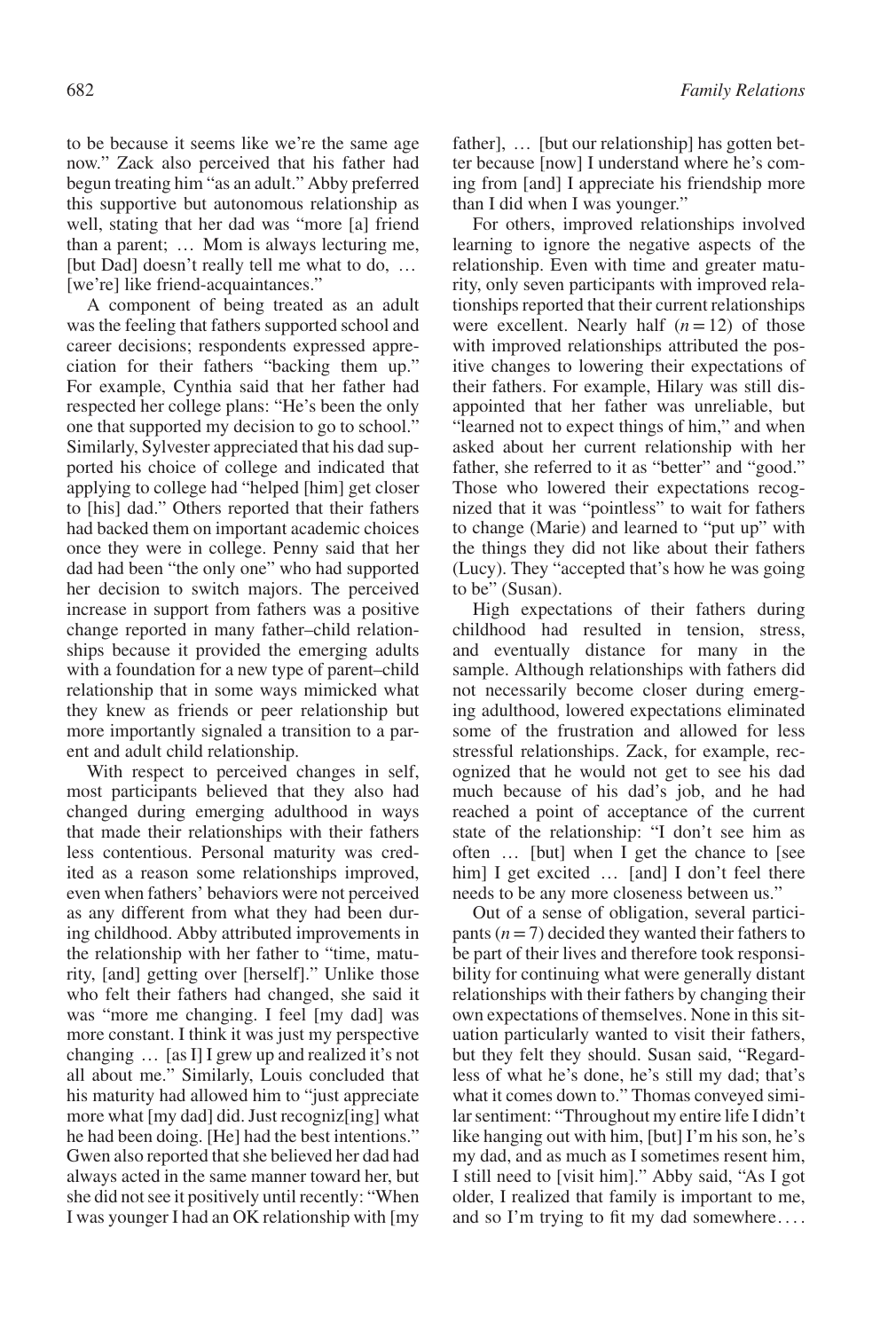[H]e is my dad. I feel with family it's implied that you're supposed to have contact with your mom and dad."

Those in this group also started to actively control their interactions with fathers in efforts to eliminate conflict. This was particularly true for those who in childhood had been stuck in the middle of coparental conflict or in situations where parents spoke negatively about each other. To promote more neutral conversations, participants described (sometimes mutual) efforts to actively avoid contentious topics when talking with their fathers. For example, Gloria stated that she had learned "to stop talking [with her father when] something's going on that's frustrating on either end; I think we both know when to talk and when to just keep our mouth shut." Marie also described a shift in the relationship tension with her father: "[Our conflict] is just hidden better than it used to be [in part because] I don't have to deal with the bad side effects directly anymore [so] I don't care as much about it.

Several participants  $(n=7)$  asserted themselves in interactions with their fathers by directly telling their parent(s) what they needed (or didn't need) from the relationship. Cynthia told her father to "stay stable in [her] life [or] stay out of it." Several participants described telling their fathers (or both parents) that they were not going to be an intermediary for the arguments and issues their parents had with one another. Robert, for example, told them: "You guys have to be adults and deal with [your issues] yourself." Penny took control over the timing and duration of conversations between her and her father by calling on her way home from work, when she knew she would only have 15 or so minutes to talk. These assertive moves helped the emerging adults set boundaries and broker new types of relationships with fathers.

# *Conclusions*

A minority of participants in the study  $(n=8)$ were never particularly stressed by their parents' divorce and felt they retained their connection to their fathers despite not living with them. They saw their fathers regularly and felt close to them throughout childhood and into emerging adulthood. However, most participants  $(n=23)$ reported that parental divorce had strained their relationships with their fathers and created emotional distance, which they attributed to a variety of divorce-related stressors (e.g., coparental conflict). Emerging adulthood provided these individuals with opportunities to

change their relationships with their fathers, often by finding ways to bridge the gap they felt between them. Most reworked their relationships with their fathers by thinking differently about themselves or their fathers.

# **DISCUSSION**

Arnett (2004) suggested that emerging adulthood presents an opportunity to renegotiate parent–child relationships. During their late teens and early 20s, many children move out of their parent's home, seek higher education, and take steps toward financial independence. Thus, they must balance their need for support with their growing independence as new boundaries are established in the parent–child relationship (Tanner & Arnett, 2009). For those with divorced parents, this transition may be particularly important for rebuilding or repairing relationships that were strained following the divorce. Our findings suggest that normative changes that accompany emerging adulthood (e.g., leaving the mother's home, gaining new insight into oneself and one's family) may enable the renewal of connections between previously distant nonresidential fathers and children.

# *Development and Postdivorce Parent–Child Relationships*

A primary contribution of this study is its expansion of emerging adult theory to explain family processes. Our findings bring together contemporary research on brain development in emerging adults with changes in family relationships. This not only helps to move the divorce literature forward but also provides additional evidence that the developmental context of the individual has implications for the family. The emerging adult literature has focused primarily on individual development, yet there are avenues for rich inquiry into the relationship between emerging adulthood and the broader family system. This study represents one such effort to move the theory forward.

Our findings suggest that there are latent opportunities for parent–child reconnection after divorce that emerge as children transition to adulthood. Some children remain close to both parents following divorce (Ahrons, 2007),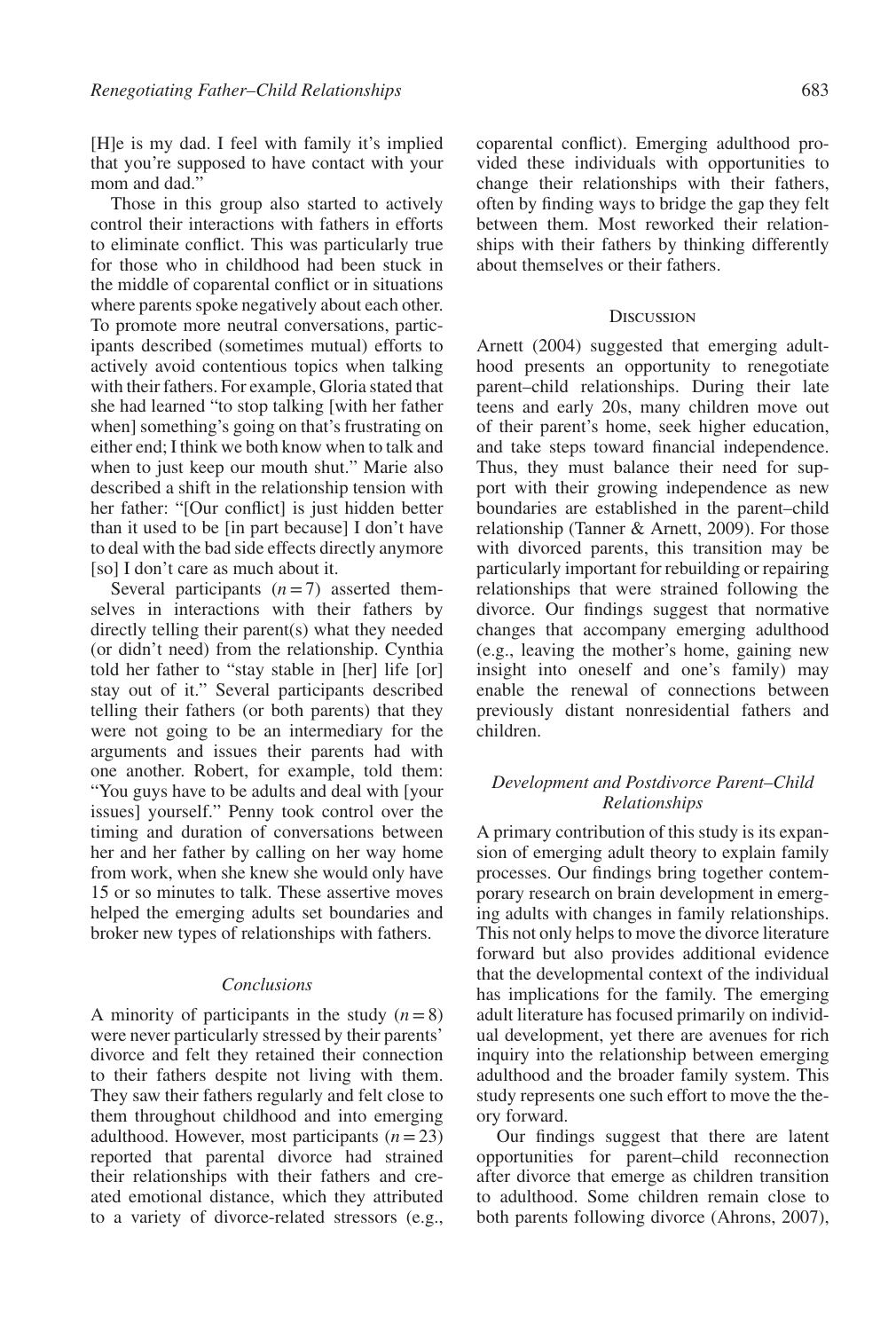but for those who struggle with postdivorce family relationships, our findings indicate that continued investments by fathers may yield positive outcomes as children transition toward adulthood.

Even emerging adults who are conflicted about their fathers often perceive positive changes in the father–child relationship as they get older. One explanation is that cognitive changes accompanying emerging adulthood increase the capacity to think in different ways about past events and present interactions. Previous research suggests that emerging adults continue to develop more sophisticated cognitive abilities into their 20s (Tanner & Arnett, 2009). Specifically, they develop a greater capacity for empathy, form higher-level reasoning skills, and achieve a greater ability to accept contradictory ideas than do adolescents (Tanner, 2006). These skills may explain how emerging adults reinterpret postdivorce events and negotiate new ways of interacting with their fathers that result in greater communication and contact.

Empathy may be particularly important for renewing connections between fathers and children during the transition to adulthood. Participants in this study talked about how their fathers changed (e.g., trying harder to be a dad), but it may be that they were simply noticing his efforts for the first time or that his efforts were no longer filtered through residential mothers. If emerging adults develop the ability to think about the divorce from their father's perspective, they can reinterpret actions or situations that caused them stress during childhood in light of the difficulties he may have been facing at the time. For example, they may come to understand that a home without a bed for them did not indicate that he did not want them there or care about their comfort; rather, they may realize that their fathers lacked the resources to accommodate them more comfortably or that he did not know what they needed to feel at home. By engaging in perspective taking, emerging adults may better understand their fathers' earlier behavior and motives, encouraging them to respond in positive, or at least neutral, ways when their fathers make attempts to connect with them as emerging adults.

Higher-level cognitive abilities may also provide a foundation for changing expectations of the father–child relationship. Without exception, those in our sample wanted a father figure in

their lives, yet many continued to struggle with lingering negative feelings about their fathers. Emerging adulthood seems to provide an opportunity to accept both the good and bad in fathers, which allows reconnection and the establishment of an adult relationship. For example, some participants lowered their expectations of fathers because they recognized his limitations. Research suggests that children's perceptions of their parents change as they form an independent identity during adolescence (Koepke & Denissen, 2012). As they reach emerging adulthood they are more likely to see their fathers as flawed individuals rather than failed fathers—a view more amenable to maintaining connections. Although emerging adulthood is largely a time of self-focus and self-discovery (Arnett, 2004), many in our study seemed able to shift focus from their own needs and expectations to relationships built on mutual responsibility.

# *Limitations and Directions for Future Research*

Because the goal of grounded theory is not to generalize results to the broader population, our relatively small sample size is not inherently problematic. However, similar to many other studies about postdivorce family relationships, our sample was mostly White and female. Homogeneous sample limitations aside, the present study provides some important evidence about *how* postdivorce relationships develop with children in emerging adulthood and, therefore, which processes might lead to positive or negative relationship outcomes for daughters (as well as sons). Although gender differences were not evident in the analysis, there were too few men in the sample to make definitive statements about gender similarities and differences.

The high level of education in the sample may also bias the results. The experience of leaving home for college and the immersion in a new environment may have been responsible for some of the perceived changes in family relationships. However, it may also be the case that any separation from family (e.g., military, independent living) might stimulate the development of greater empathy in emerging adults. Collecting data from a more diverse sample in terms of gender, race, education, and separation context would help to parse out the influence of individual or contextual variables from those associated with emerging adulthood.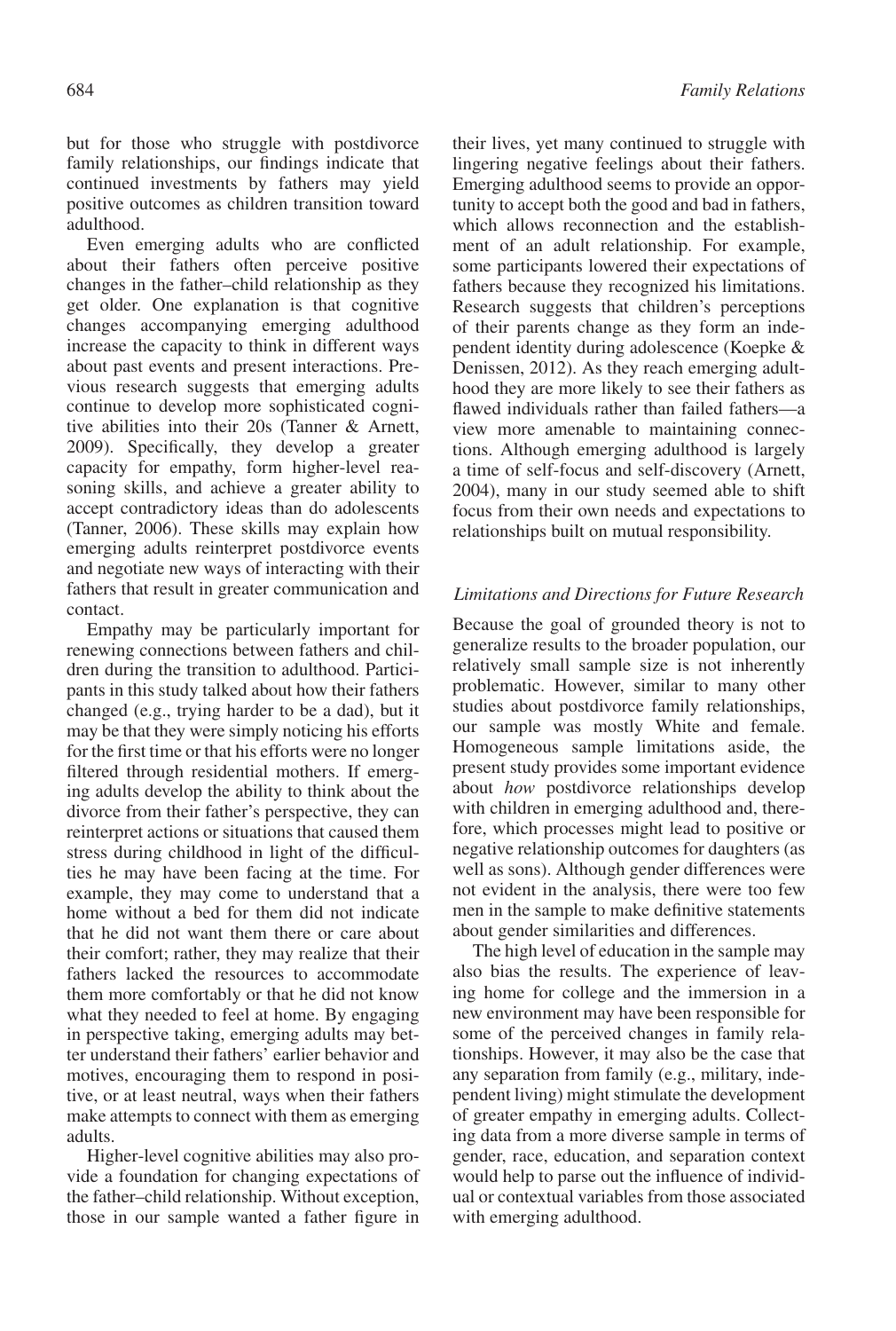Arnett (2004) suggested that most parent– child relationships become more peerlike during emerging adulthood. Because our sample included only emerging adults who experienced a parental divorce, it is not clear how changes in postdivorce families are similar or different from those in continuously married or never-married families. Some of the processes may be universal or arise from family situations that involve stress or separation (e.g., abuse, periods of separation due to military deployment) other than parental divorce. Looking at other stressful family events would broaden our conclusions beyond postdivorce families.

Without data on participant outcomes, it remains unclear whether the relational changes identified here affect emerging adults' wellbeing. For example, is lowering expectations of fathers an adaptive strategy that leads to greater support, or does it lead to further disappointment? Similarly, will participants who feel obligated to maintain relationships with their fathers later resent the responsibility? It is also unclear whether contact with fathers helps one to achieve some of the concrete tasks of emerging adulthood (e.g., graduating from college, becoming employed, finding a healthy romantic relationship). Thus, future research needs to address postdivorce father–child relationships over time with attention to their implications for the health and well-being of emerging adults.

#### *Implications for Practice*

This study provides evidence that strained postdivorce relationships with fathers can improve as children transition to adulthood. Clinicians, counselors, and advisers who wish to support divorced nonresidential fathers in maintaining or reestablishing their relationships with their children might encourage fathers to have developmentally appropriate expectations. For example, fathers may need to recognize that children commonly become distant following divorce. New homes, partnerships, and routines are seldom viewed positively by children, at least initially. Children entering adolescence may prefer to mostly stay in their primary home (which is usually their mother's) because of access to peers and school, even when parents share physical and legal custody (Kelly, 2007). Findings from our study suggest that fathers should continue to call their children, invite them to their home, show up at their activities,

and frequently "check in" via communication technologies. These investments may pay off when children get older and wish to reconnect.

As children transition to adulthood, the urge to "parent" and discipline should be tempered, especially if relationships were distant during childhood. Emerging adults appreciate their fathers treating them as adults, supporting their educational and career decisions, and making themselves available to talk about the future. Those with particularly stressful father–child relationships may be slow to overcome their anger and forge closer relationships with their fathers, but even those with the worst memories remain hopeful for better relationships in the future. Therefore, nonresidential fathers who want to be connected with their children may need to patiently wait to establish a functional and satisfying relationship.

#### **AUTHOR NOTE**

This study was funded by a University of Missouri Research Council grant to the third author. We also acknowledge funding for this research provided by the Missouri Agricultural Experiment Station, Project MO-HSSLO816

### **REFERENCES**

- Ahrons, C. (2007). Family ties after divorce: Long-term implications for children*. Family Process*, *46*, 53–65. doi: 10.1111/j.1545-5300.2006. 00191.x
- Ahrons, C., & Tanner, J. (2003). Adult children and their fathers: Changes 20 years after parental divorce. *Family Relations*, *52*, 340–351. doi: 10. 1111/j.1741-3729.2003.00340.x
- Amato, P. (2010). Research on divorce: Continuing trends and new developments. *Journal of Marriage and Family*, *72*, 650–666. doi: 10.1111/j.1741- 3737.2010.00723.x
- Amato, P., Meyers, C., & Emery, R. (2009). Changes in nonresident father–child contact from 1976–2002. *Family Relations*, *58*, 41–53. doi: 10.1111/j.1741-3729.2008.00533.x
- Arnett, J. (2004). *Emerging adulthood: The winding road from the late teens through the twenties.* New York, NY: Oxford University Press.
- Cartwright, C. (2006). You want to know how it affected me? Young adults' perceptions of the impact of parental divorce. *Journal of Divorce and Remarriage*, *44*, 125–143. doi: 10.1300/j087 v44n03\_08
- Chase-Lansdale, P., Cherlin, A., & Kiernan, K. (1995). The long-term effects of parental divorce on the mental health of young adults: A developmental perspective*. Child Development*, *66*, 1614–1634. doi: 10.2307/1131900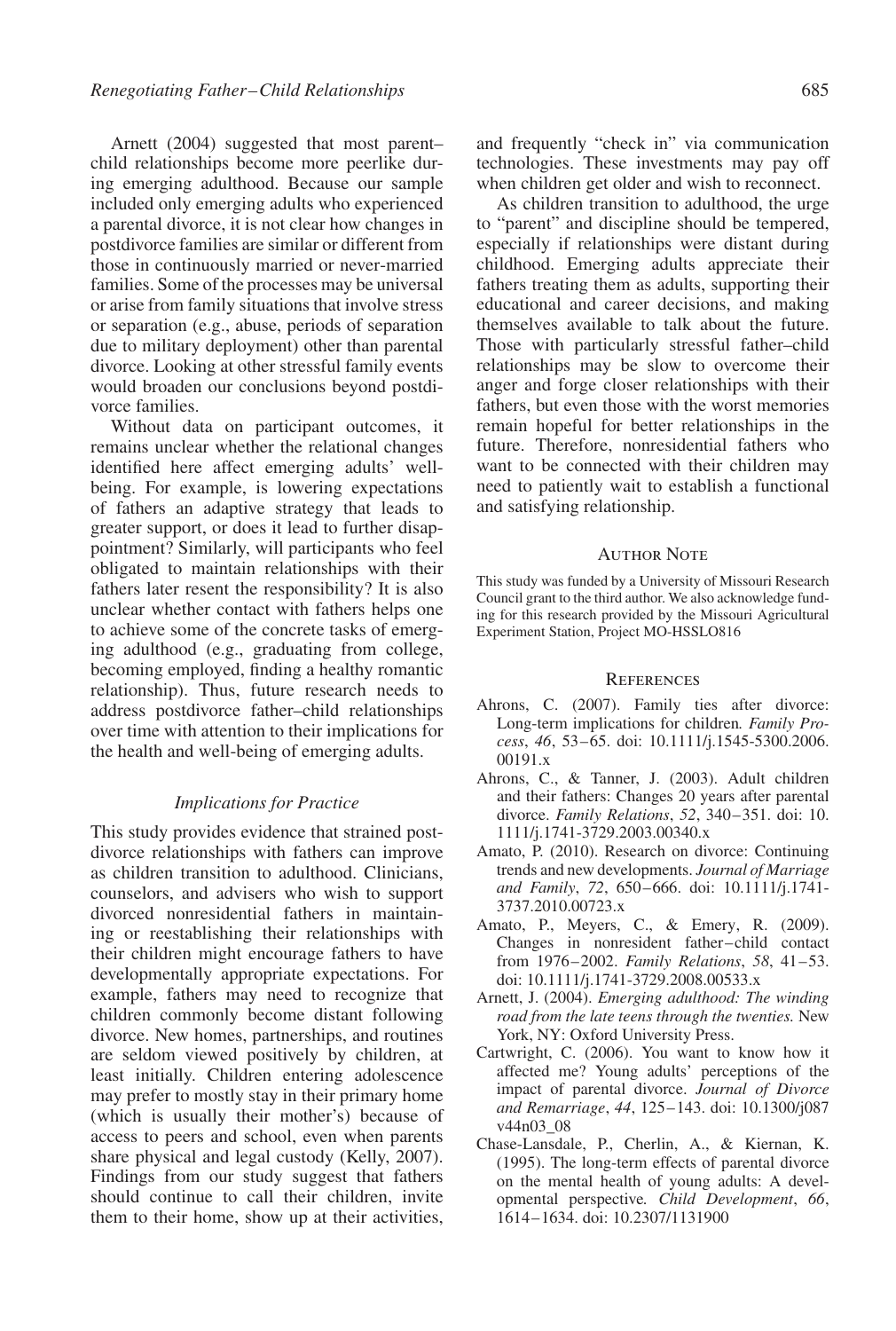- Conway, M., Christensen, T., & Herlihy, R (2003). Adult children of divorce and intimate relationships. *Family Journal*, *11*, 364–373. doi: 10.1177/1066480703255609
- Corbin, J., & Strauss, A. (2008). *Basics of qualitative research: Techniques and procedures for developing grounded theory*. Thousand Oaks, CA: Sage. doi: 10.4135/9781452230153
- Eldar-Avidan, D., Haj-Yahia, M., & Greenbaum, C. (2009). Divorce is a part of my life … resilience, survival, and vulnerability: Young adults' perception of the implications of parental divorce. *Journal of Marital and Family Therapy*, *35*, 30–46. doi: 10.1111/j.1752-0606.2008.00094.x
- Fabricius, W. (2003). Listening to children of divorce: New findings that diverge from Wallerstein, Lewis, & Blakeslee (2000). *Family Relations*, *52*, 385–396. doi: 10.1111/j.1741-3729.2003.00385.x
- Fabricius, W., Braver, S., & Deneau, K. (2003). Divorced parents financial support of their children's college expenses. *Family Court Review*, *41*, 224–241. doi: 10.1111/j.174-1617.2003. tb00886.x
- Fabricius, W., & Hall, J. (2000). Young adults' perspectives on divorce: Living arrangements. *Family and Conciliation Courts Review*, *38*, 446–461. doi: 10.1111/j.174-1617.2000.tb00584.x
- Fabricius, W., Sokol, K., Diaz, P., & Braver, S. (2012). Parenting time, parent conflict parent-child relationships, and children's physical health. In K. E. Kuehnle & L. M. Drozd (Eds.), *Parenting plan evaluations: Applied research for the family court* (pp. 188–213)*.* New York, NY: Oxford University Press. doi: 10.1093/med:psych/97801997 54021.003.0007
- Ferrante, J., Stolberg, A., Macie, K., & Williams, L. (2008). Coparenting in intact and divorced families. *Journal of Divorce & Remarriage*, *49*, 272–290. doi: 10.1080/10502550802231924
- Finley, G., & Schwartz, S. (2007). Father involvement and long-term young adult outcomes: The differential contributions of divorce and gender. *Family Court Review*, *45*, 573–587. doi: 10.1111/j.1744-1617.2007.00172.x
- Finley, G., & Schwartz, S. (2010). The divided world of the child: Divorce and long-term psychosocial adjustment. *Family Court Review*, *48*, 516–527. doi: 10.1111/j.1744-1617.2010.01326.x
- Furstenberg, F., & Cherlin, A. (1991). *Divided families: What happens to children when parents part.* Cambridge, MA: Harvard University Press.
- Furstenberg, F., & Kiernan, K. E. (2001). Delayed parental divorce: How much do children benefit? *Journal of Marriage and Family*, *63*, 446–457. doi: 10.1111/j.1741-3737.2001.00446.x
- Grall, T. (2006). Custodial mothers and fathers and their child support: 2003 *(Current Population Reports, P60–230)*. Washington, DC: U.S. Census Bureau. doi: 10.3886/icpsr21984.v1
- Hetherington, E. M. (1992). Coping with marital transitions: A family systems perspective. *Monographs of the Society for Research in Child Development*, *57*, 1–14. doi: 10.2307/1166050
- Hetherington, M., & Stanley-Hagan, M. (1999). The adjustment of children with divorced parents: A risk and resiliency perspective. *Journal of Clinical Psychology and Psychiatry*, *40*, 129–140. doi: 10.1017/s0021963098003394
- Kelly, J. (2004). Developing beneficial parenting plan models for children following separation and divorce. *Journal of the American Academy of Matrimonial Lawyers*, *19*, 237–254.
- Kelly, J. (2007). Children's living arrangements following separation and divorce: Insights from empirical and clinical research. *Family Process*, *46*, 35–52. doi: 10.1111/j.1545-5300.2006. 00190.x
- Kelly, J. (2012). Risk and, protective factors associated with child and adolescent adjustment following separation and divorce: Social science application. In K. E. Kuehnle & L. M. Drozd (Eds.), *Parenting plan evaluations: Applied research for the family court* (pp. 49–84)*.* New York, NY: Oxford University Press. doi: 10.1093/ med:psych/9780199754021.003.0003
- Kilmann, P. (2006). Recollections of parent characteristics and attachment patterns for college women of intact vs. non-intact families. *Journal of Adolescence*, *29*, 89–102. doi: 10.1016/j.adolescence. 2005.01.004
- Knox, D., Zusman, M., & DeCuzzi, A. (2004). The effect of parental divorce on relationships with parents and romantic partners of college students. *College Student Journal*, *38*, 597–601.
- Koepke, S., & Denissen, J. J. A. (2012). Dynamics of identity development and separation-individuation in parent–child relationships during adolescence and emerging adulthood: A conceptual integration. *Developmental Review*, *32*, 67–88. doi: 10.1016/j.dr.2012.01.001
- Laumann-Billings, L., & Emery, R. (2000). Distress among young adults in divorced families. *Journal of Family Psychology*, *14*, 671–687. doi: 10.1037/0893-3200.14.4.671
- Leite, R., & McKenry, P. (2002). Aspects of father status and postdivorce father involvement with children. *Journal of Family Issues*, *23*, 601–623. doi: 10.1177/0192513x02023005002
- Lux, J. (2010). Growing pains that cannot be ignored: Automatic reevaluation of custody arrangements at child's adolescence. *Family Law Quarterly*, *44*, 445–468.
- Mattanah, J., Lopez, F., & Govern, J. (2011). The contributions of parental attachment bonds to college student development and adjustment: A meta-analytic review. *Journal of Counseling Psychology*, *58*, 565–596. doi: 10.1037/ a0024635